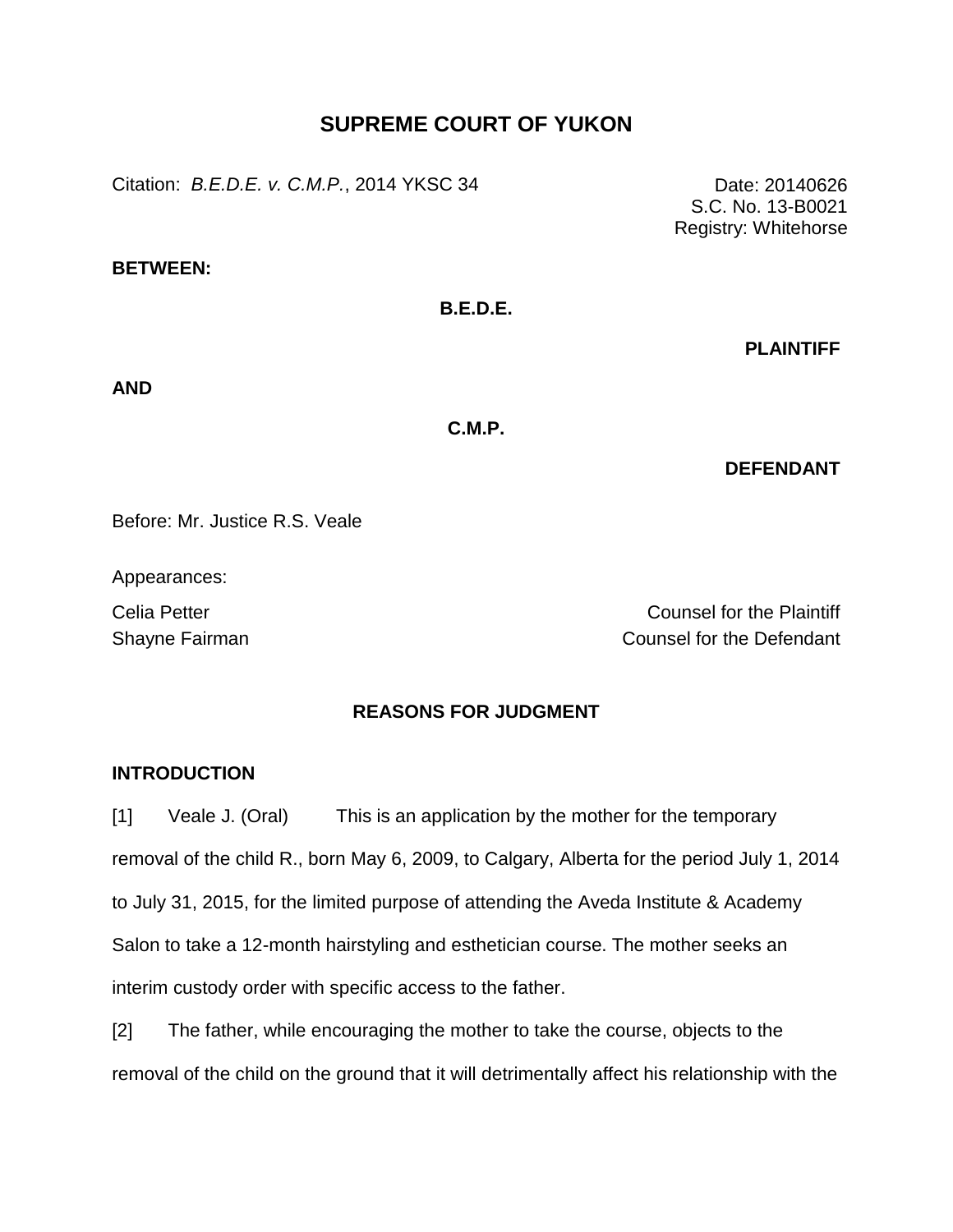child. He filed an application on May 28, 2013 for interim joint custody and an equal sharing of custody. There has been no custody order to date but several orders relating to the father's access.

### **BACKGROUND**

[3] The mother and father have been in high conflict and have been unable to agree on such basic matters as whether they actually lived together. The father says they lived together from about August 1, 2008 until February 13, 2010. The mother acknowledges that they were in a relationship from August 1, 2008 until June 1, 2009 but states they never actually lived together. I do not feel it necessary to decide that issue to address the mother's application.

[4] There are at least two reasons provided to explain the high conflict. The mother's view is that it relates to serious drug and alcohol abuse by the father.

[5] The father acknowledges his struggles with alcohol and drug abuse in the past but now says his sobriety is the most important thing in his life to ensure that he can be the father that R. deserves. He acknowledges the serious nature of his drug and alcohol abuse as he indicates he spent 20 days in jail in 2011 on a 30-day sentence and another 20 days in jail after credit in 2012. His past criminal record indicates December 15, 2010 convictions for possession of a prohibited substance, driving while impaired and two failures to comply with recognizances. On December 19, 2012, he was convicted of failure to comply with an undertaking and refused to provide a breathalyzer sample. He also received a driving prohibition of eighteen months.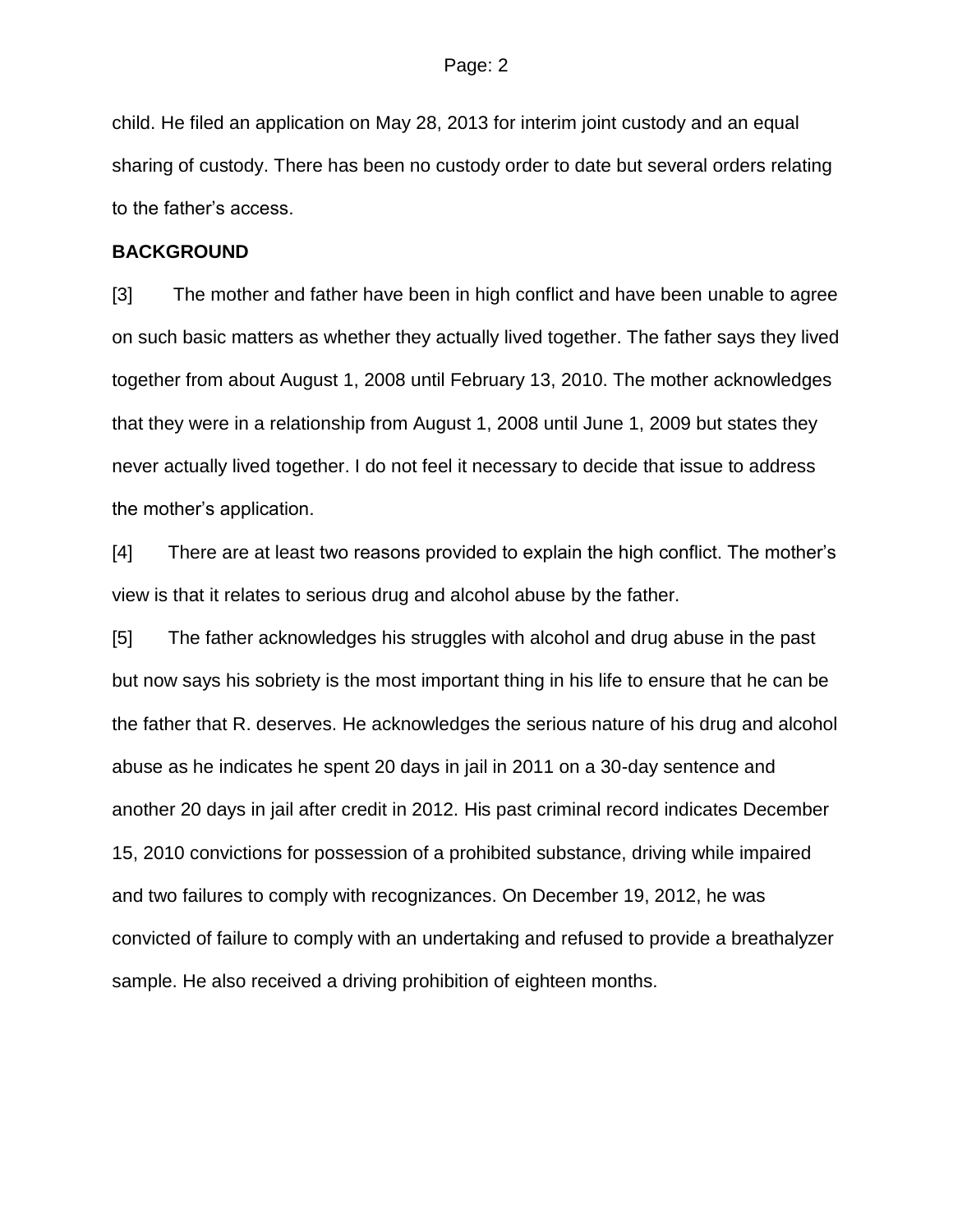[6] He was charged with assault causing bodily harm from an incident on November 27, 2012, pled guilty and received a conditional sentence of three months on March 31, 2014, to be served in the community, followed by a probation order of nine months.

[7] Before his guilty plea to the November 27, 2012 offence, the father was in a Community Wellness program in Territorial Court to work on his relapse prevention. He had made some progress although he failed a drug test in November 2013. A Wellness Plan was ordered on December 9, 2013. Unfortunately, the father withdrew from the Community Wellness Court process in February 2014 and pled guilty as indicated above. The father's withdrawal was reported in an incomplete one-page document that appears to be part of a Pre-Sentence Report. It confirmed that the father opted out of a psychological assessment in the Community Wellness Court process "on the caution that he would likely then be removed from the CWC process citing his concerns that this information could be used against him in his child custody matters." This is indeed very unfortunate as he was participating and completed the Substance Abuse Management Program, and the relapse prevention plan. He also attended and completed the Violence Prevention Program from September 28, 2013 to December 13, 2013. I commend the father for his candour in describing the extent of his drug and alcohol addiction. However, it is not helpful in an application to determine the best interests of a child that full reports are not produced.

[8] On the positive side, the father has repaired his relationship with his mother, who supports him in this application. She is very desirous of having a relationship with the child and introducing him to her Inuvialuit culture. To this end, she supports the repair of the relationship between the applicant mother and her son.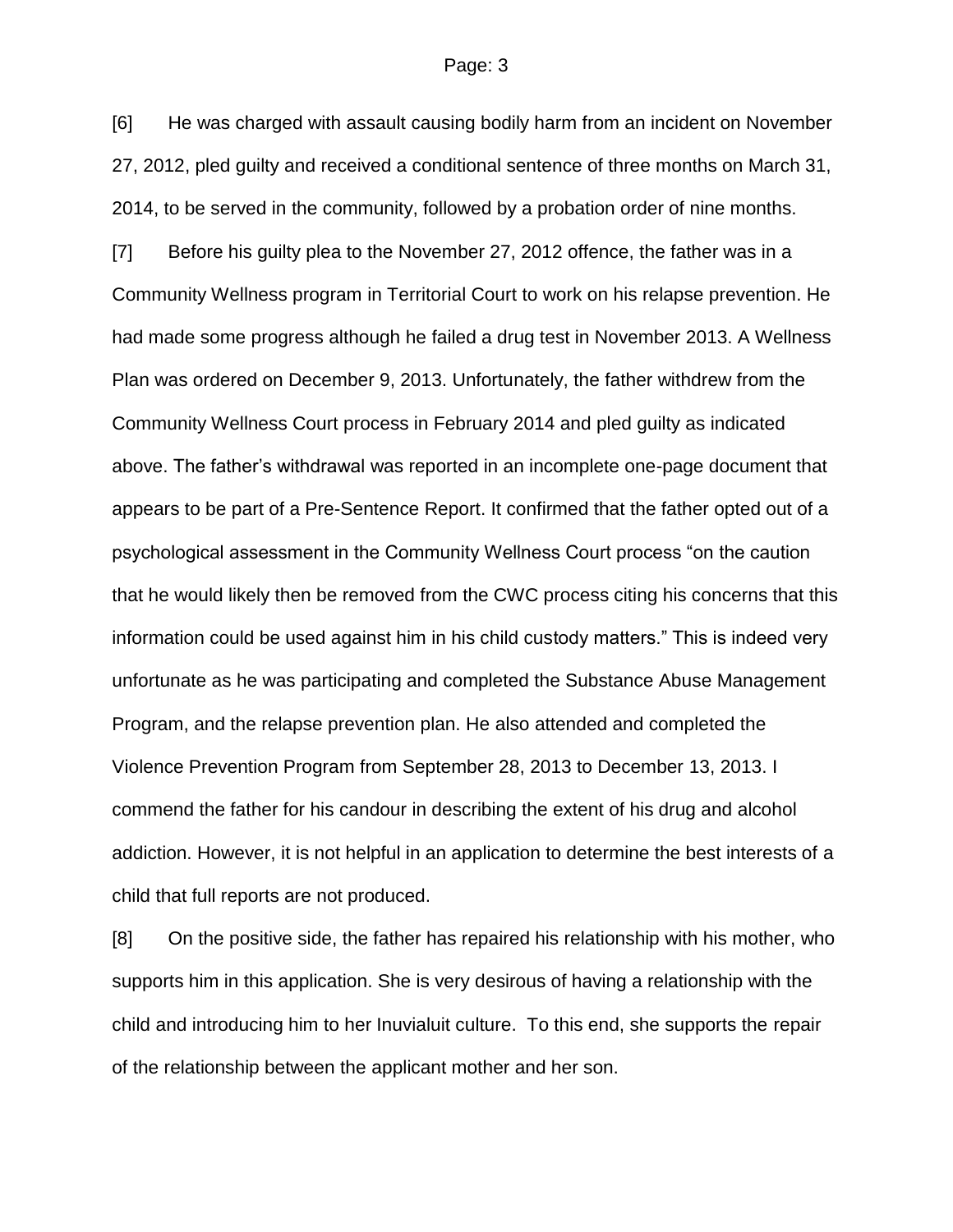[9] The mother has essentially been the primary caregiver for the child but she has faced challenges as well. She had an abusive partner who assaulted her on December 15, 2012, which ended the relationship. He assaulted her again on October 4, 2013. The father cites this in explanation of the high conflict between the mother and father. [10] The father was understandably unhappy about the wife's relationship with the abusive partner and contacted Family and Children's Services about the safety of the child. A letter dated May 28, 2014 outlines that Family and Children's Services started working with the mother in June 2012 and that "she has successfully mitigated the initial child protection concerns." On November 26, 2013 and again on February 19, 2014, the Child Protection social worker was prepared to close the file. The mother has requested that the file remain open to continue to receive the support of her worker until she leaves the Yukon or chooses to no longer require support from Family and Children's Services.

[11] The child has also been referred to the Child Development Centre for concerns about delayed speech development and witnessing family fighting. Their report dated March 3, 2014 indicated awareness of a possible move to Calgary and concluded with the importance of continued support for the child. At this point, there is disagreement between the mother and father over the child attending kindergarten. The father wants the child to attend kindergarten but the mother says the child is not ready but she will continue to ensure access to programming similar to that at the Child Development Centre while in Calgary.

[12] The mother has been on social assistance since the birth of the child in 2009. The father has been on social assistance since 2011, but will be able to return to work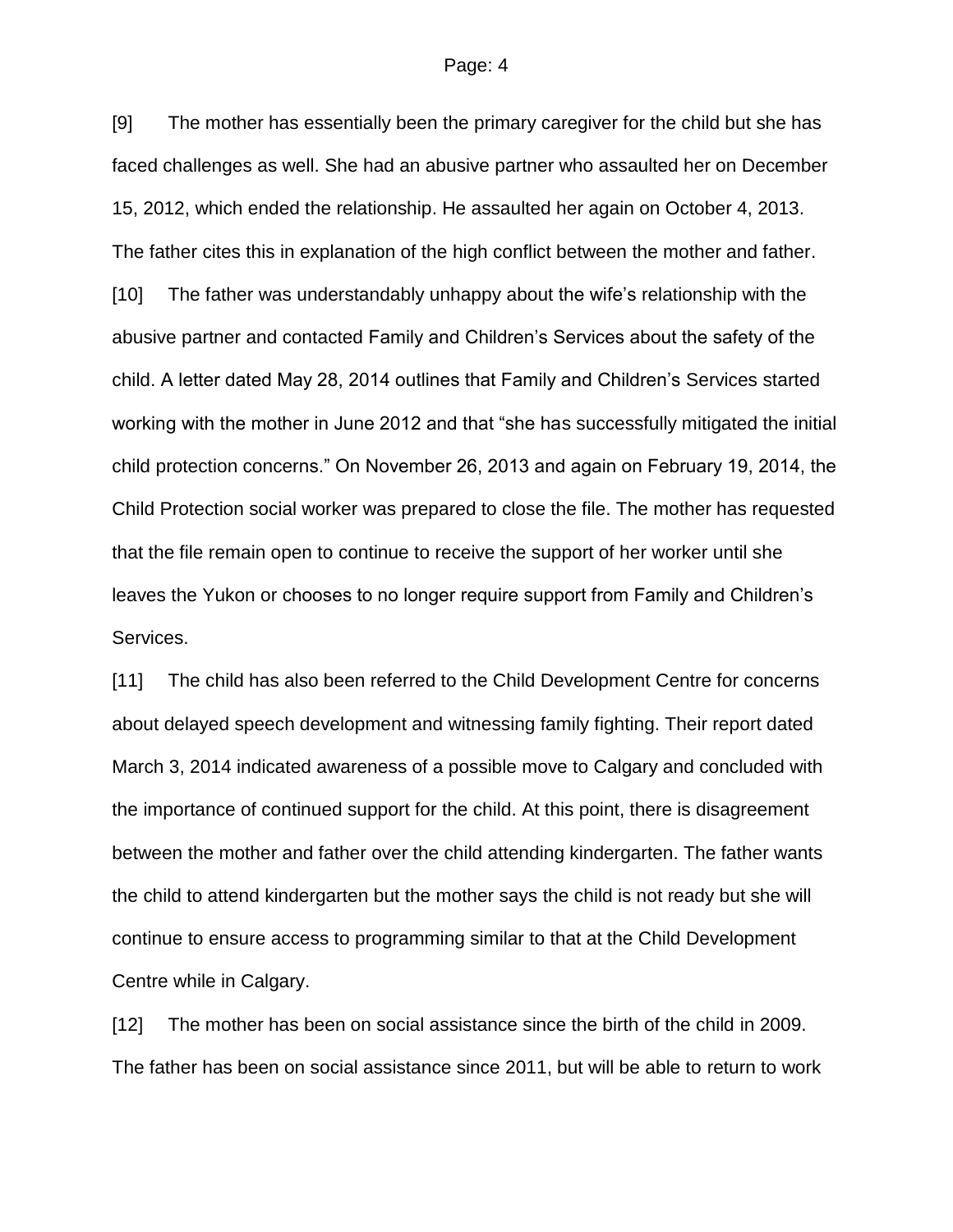when his driving prohibition is addressed either by an ignition interlock device in his car or a work-related exemption, neither of which are available yet. As stated above, the father received an 18-month driving prohibition on January 19, 2012 which has now expired, but he has been unable to obtain a driver's license. He has used friends for transportation for access to the child. His lack of a driver's license has been a source of disagreement between the mother and the father, leading to a court order prohibiting the mother from being no closer than five to 10 metres to his car. The mother says that she has concerns about alcohol consumption and driving while prohibited.

[13] I have no doubt that the mother's lack of trust has detrimentally affected the father's access. The Court ordered access to the father, to be supervised by the mother at the Canada Games Centre, in August and September 2013. On December 17, 2013, the Court granted the father unsupervised access on Saturdays from 10:00 AM to 7:00 PM and on Sundays from 1:00 PM to 7:00 PM. That order also included a term prohibiting the mother from removing the child from the Yukon without the written permission of the father or further order of this Court.

[14] The mother has been accepted for the hairstyling and esthetician course and paid a \$500 deposit. To obtain entry into the course, the mother completed an application and interview, and also prepared a personal essay and obtained letters of recommendation. She has signed a contract entitled Alberta Student Enrolment Contract for Licensed Vocational Training Program for \$12,750. She is eligible for the Yukon Grant and approved for Canada Student Loans, in addition to applying for scholarships. In order to accomplish this, she had to upgrade her Grade 11 and 12 credits. Her lowest mark was 90% in Apprenticeship and Workplace Math and her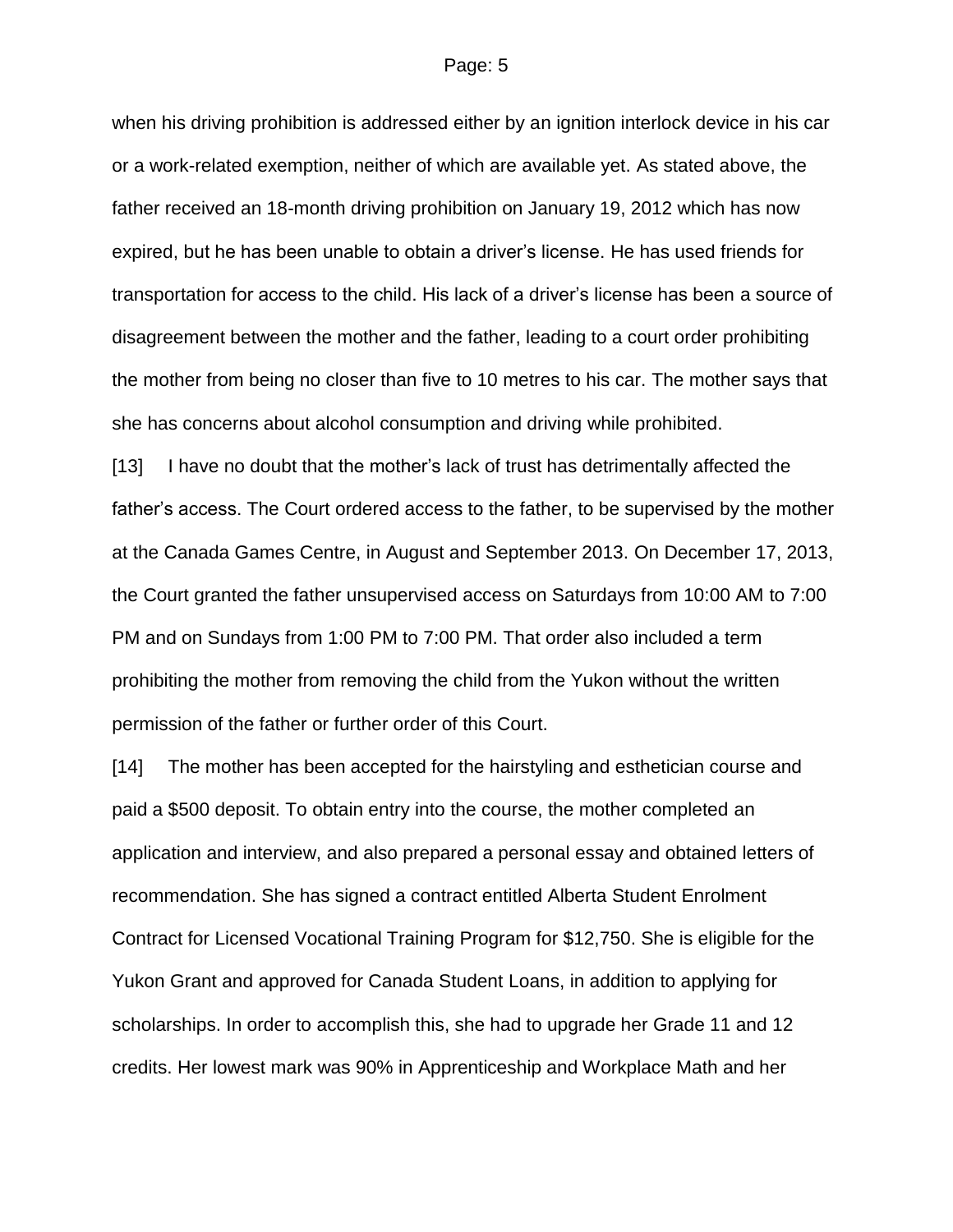highest was 98% in Law 12. She went to Yukon College on July 2, 2013 to meet with an academic advisor. She expects to obtain a job in Whitehorse on her return. She has made arrangements to reside in a basement suite owned by a female friend in Calgary. It is close to children's parks and a leisure centre with full indoor activities like the Canada Games Centre in Whitehorse. Her female friend worked for and lived with the maternal grandmother in Whitehorse before relocating to Calgary. The maternal grandmother is very close to the child and supportive of the mother.

### **DECISION**

[15] The guiding principles from *Gordon v. Goertz*, [1996] 2 S.C.R. 27, at para. 49, can be summarized as follows:

- 1. The parent applying for a change in the custody or access order must meet the threshold requirement of demonstrating a material change in the circumstances affecting the child.
- 2. If the threshold is met, the judge on the application must embark on a fresh inquiry into what is in the best interests of the child, having regard to all the relevant circumstances relating to the child's needs and the ability of the respective parents to satisfy them.
- 3. This inquiry is based on the findings of the judge who made the previous order and evidence of the new circumstances.
- 4. The inquiry does not begin with a legal presumption in favour of the custodial parent, although the custodial parent's views are entitled to great respect.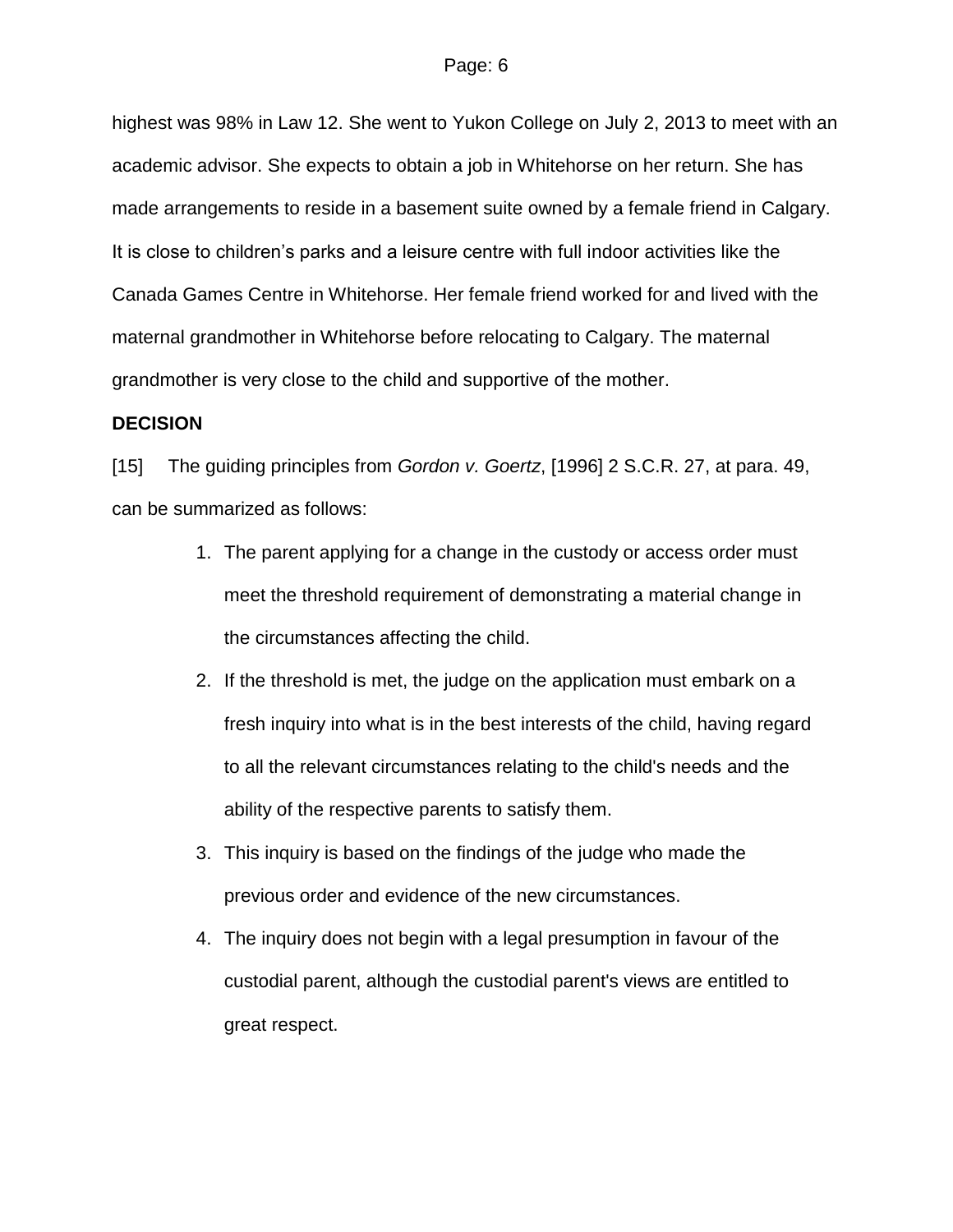- 5. Each case turns on its own unique circumstances. The only issue is the best interest of the child in the particular circumstances of the case.
- 6. The focus is on the best interests of the child, not the interests and rights of the parents.
- 7. More particularly the judge should consider, inter alia:
	- (a) the existing custody arrangement and relationship between the child and the custodial parent;
	- (b) the existing access arrangement and the relationship between the child and the access parent;
	- (c) the desirability of maximizing contact between the child and both parents;
	- (d) the views of the child;
	- (e) the custodial parent's reason for moving, only in the exceptional case where it is relevant to that parent's ability to meet the needs of the child;
	- (f) disruption to the child of a change in custody;
	- (g) disruption to the child consequent on removal from family, schools, and the community he or she has come to know.

[16] Relocation, even temporary, is a material change. The fundamental question is what is in the best interests of the child. In this case the mother has been the only consistent and reliable caregiver for the child. It is encouraging that the father is working out his personal issues to be a good father to the child. There is no question that this one year absence will be a hardship for the father who is re-establishing his parental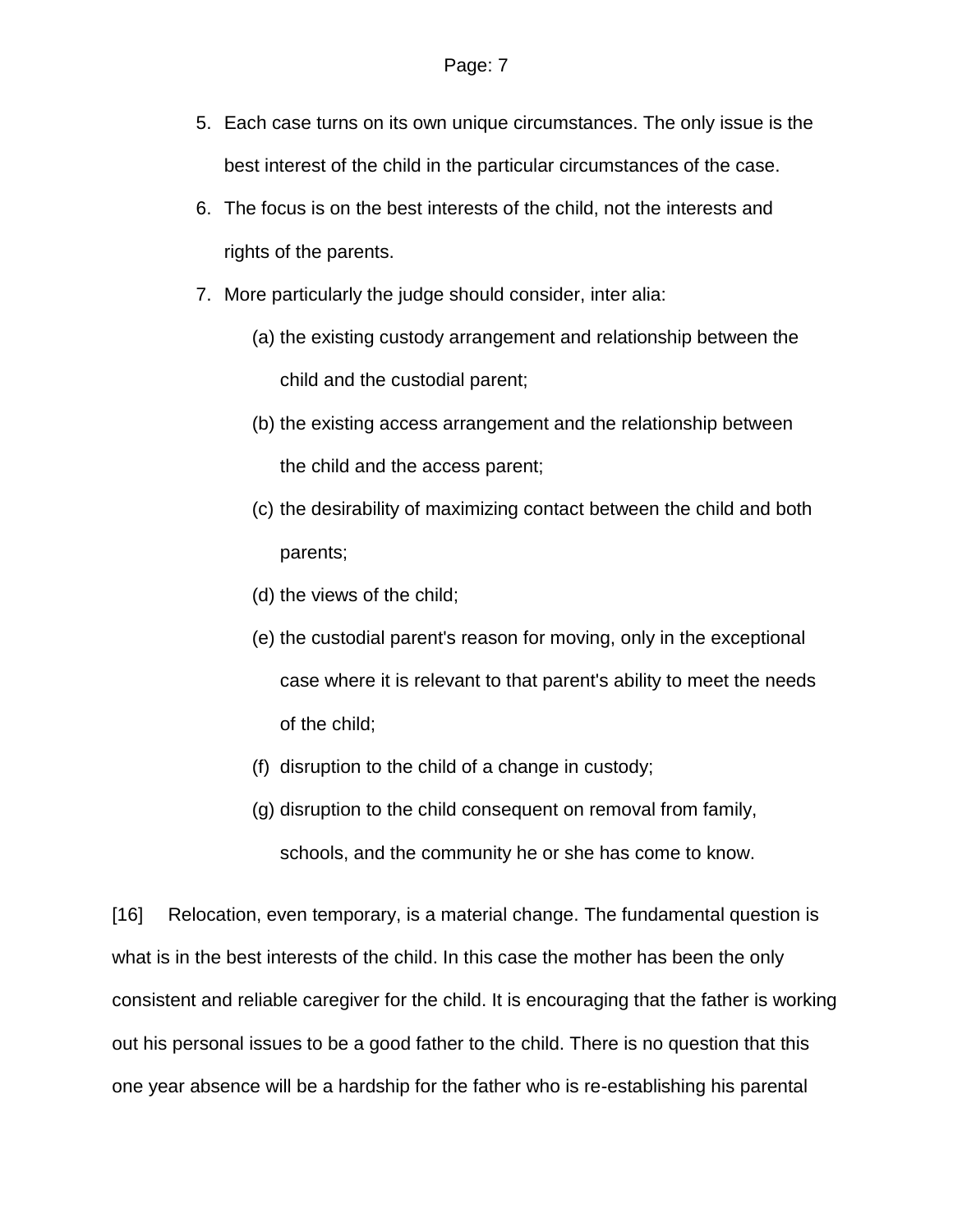role. The father is not quite ready for the demanding role of primary parent but he has shown progress. There will be some disruption to the child but the disruption and risk of a change of custody to the father would be greater.

[17] The mother has made a remarkable turnaround to become self-sufficient and that is an important factor for the child. In my view, the positive aspects of this temporary move outweigh the negative aspects. The father's bond will not be destroyed and hopefully the father will be able to get employed and make visits to the child in Calgary. I remain concerned about the father's unwillingness to continue in the Community Wellness Program but I assume that he will continue programming and counseling so that he will be ready to assume a parenting role on the child's return.

[18] I therefore make the following Order:

- 1. The mother shall have interim custody and permission to go to Calgary with the child from July 1, 2014 to July 31, 2015 on the condition that she and the child return to Whitehorse if she stops attending the Aveda Institute on a fulltime basis, and that at the very latest she return to Whitehorse by July 31, 2015.
- 2. The child shall be placed in a suitable day home or daycare and continue to receive developmental support similar to that provided by the Child Development Centre.
- 3. The mother shall make her best efforts to find a Family Support Worker while in Calgary.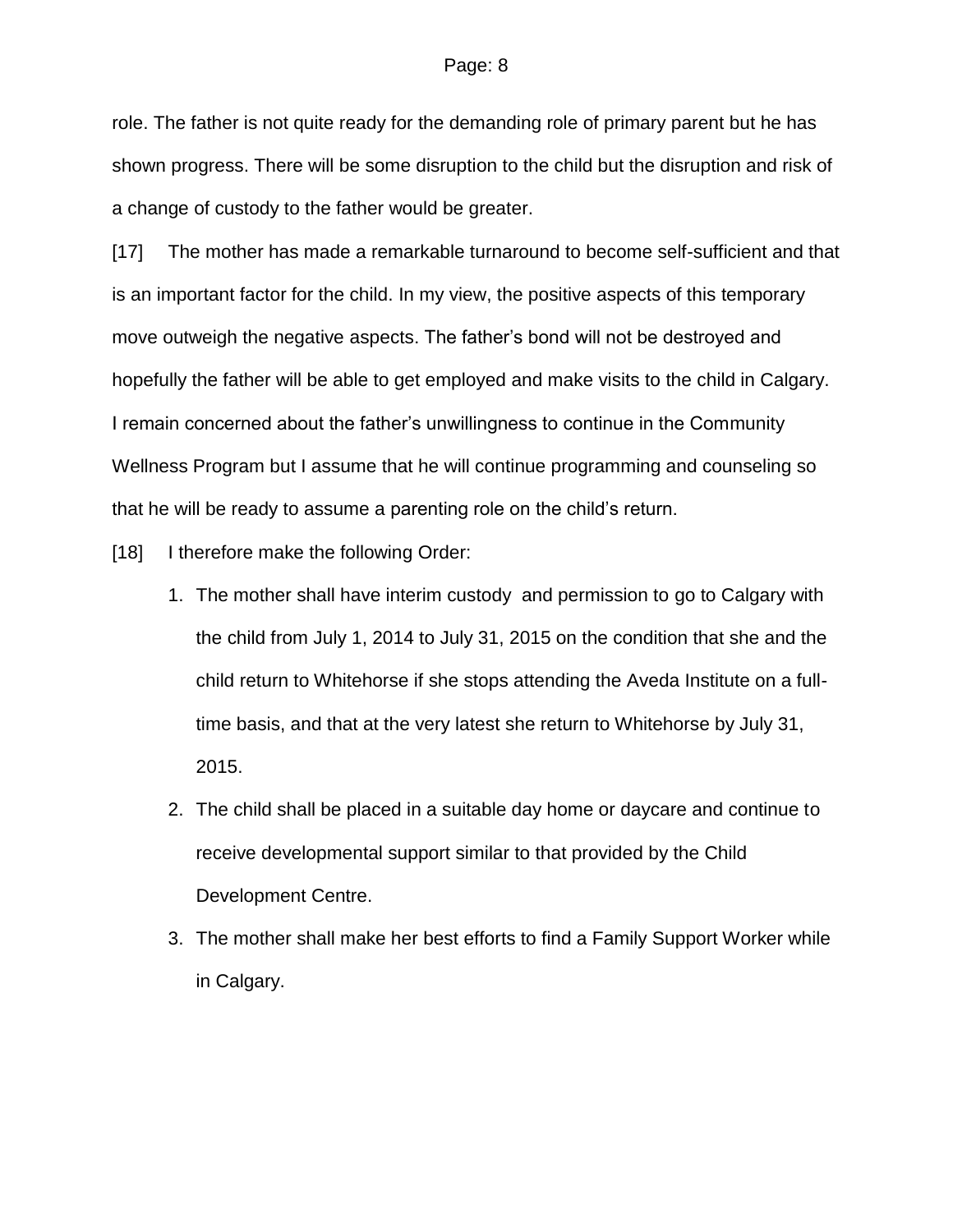- 4. The mother shall make two 10-day trips from Calgary to Whitehorse with the child and reside with her mother in Whitehorse. These trips may also be unescorted minor flights if the mother wishes to remain in Calgary.
- 5. The father shall have access to the child every second day during the two trips, between 10:00 AM and 7:00 PM and shall contribute one half of the airfare. The mother and father may agree to unescorted minor flights on the condition that the child reside with, and be under the care and control of the maternal grandmother while he is in Whitehorse.
- 6. The father shall have similar access in Calgary, subject to the child's appointments for professional support, for two weeks in the fall and two weeks in the spring should he be able to travel to Calgary.
- 7. The father shall have telephone and webcam access twice a week at agreed upon times.
- 8. The father shall not be under the influence of alcohol or non-prescription drugs while exercising access with the child and shall not permit anyone in the child's presence during access to be under the influence of alcohol or non-prescription drugs, and shall generally ensure that the child is not exposed in any way to alcohol or non-prescription drugs during access visits.
- 9. The child shall always be in an appropriate child restraint system or seatbelt when being driven in a car.
- 10.The mother and father may agree to vary the access set out in this Order to ensure that the father can exercise reasonable access.
- [19] This Order shall supercede the previous court orders up until July 31, 2015.